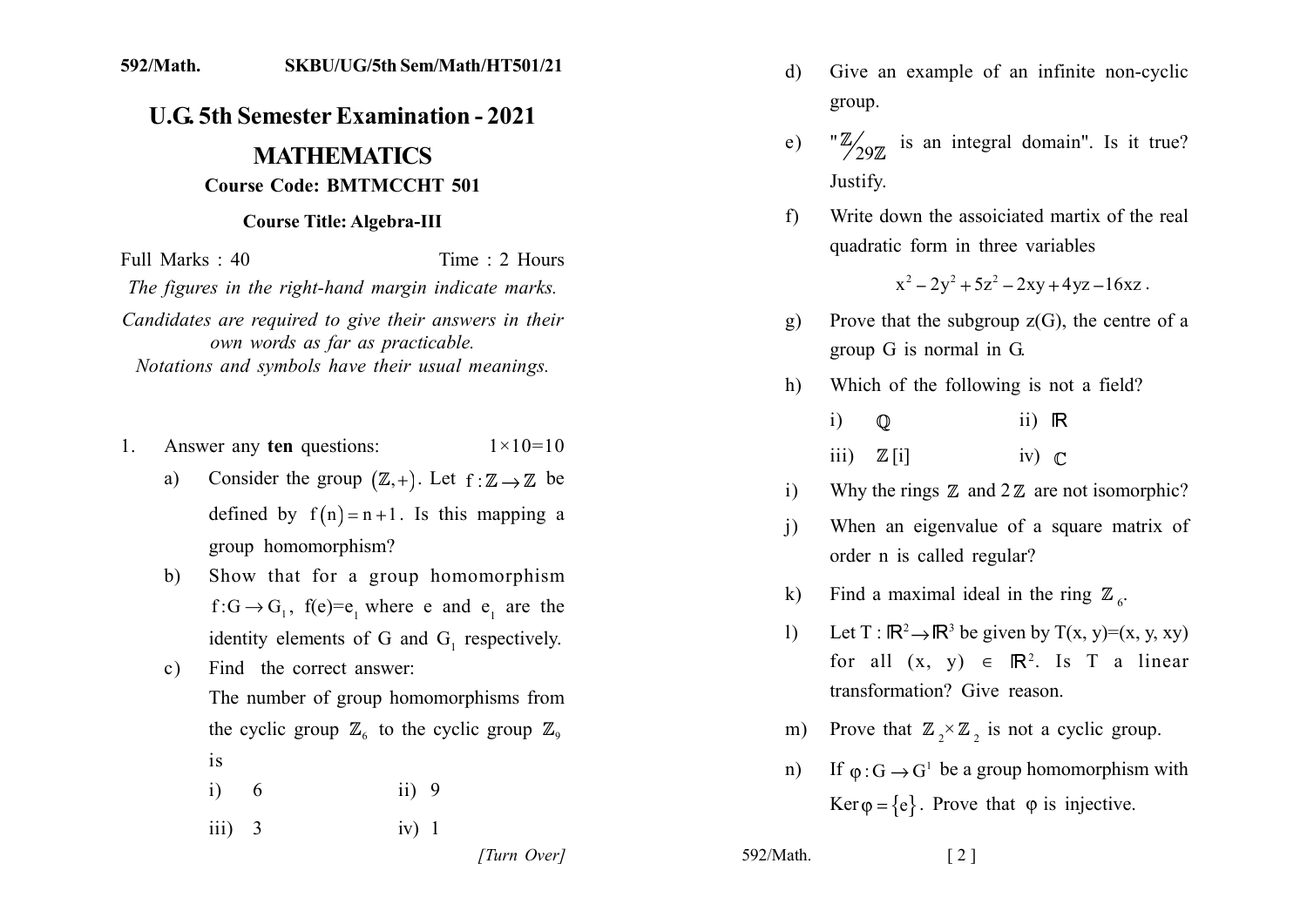- Prove or disprove : If  $(-1)$  is an eigen value  $\Omega$ of an n×n matrix A, then det  $(A^2-I) = 0$ .
- Answer any five questions:  $2 \times 5 = 10$  $2<sub>1</sub>$ 
	- Let G be a non-commutative group of order a) 10. Then show that G has a trival centre.
	- $b)$ Show that the ideal  $7\mathbb{Z}$  in the ring  $\mathbb{Z}$  is a prime ideal.
	- Consider the ring  $C[a, b]$  of all real valued  $c)$ continuous functions defined on [a, b]. Show that for any  $c \in [a, b]$ , the set  ${f \in C [a, b]: f(c) = 0}$  is a maximal ideal of  $c[a, b]$ .

d) Show that the matrix 
$$
\begin{bmatrix} 1 & 0 \\ 3 & 1 \end{bmatrix}
$$
 is not diagonalisable.

- e) Let  $\langle V, \langle \cdot, \cdot \rangle \rangle$  be an inner product space and  $\langle x, y \rangle = \langle x, z \rangle$  for all  $x \in V$ . Then show that  $y = z$ .
- Is there a linear transformation  $T : \mathbb{R}^3 \rightarrow \mathbb{R}^2$ .  $f$ Such that  $T(1, -1, 1) = (1, 0)$  and  $T(1, 1, 1) =$  $(0, 1)$ ? Explain your answer.
- In the ring  $\mathbb Z$ , prove the ideal  $p\mathbb Z$  is a  $g)$ prime ideal if p is a prime number.
- If G is an infinite cyclic group, prove that  $h)$ Aut(G) is a group of order 2.
- Answer any two questions:  $5 \times 2 = 10$  $\mathcal{E}$ 
	- Let G be a group in which  $(ab)^3 = a^3b^3$  $a)$  $i)$ for all  $a, b \in G$ . Then prove that  $H = \{x^3 : x \in G\}$  is a normal subgroup of  $G$ .
		- Is the ideal  $\overline{11}$  $I = \{f \in C[0,1]: f(0) = f(1) = 0\}$ a maximal ideal in the ring  $C[0, 1]$ ?  $3+2=5$
	- $b)$ Let T be the linear operator on  $\mathbb{R}^3$  $\overline{1}$ defined by

 $T(x, y, z) = (3x, x - y, 2x + y + z)$ . Is T invertible? If so, find a rule of  $T^{-1}$ .

- If x and y be two orthogonal vectors in  $\overline{11}$ a Euclidean space V then prove that  $\|\mathbf{x} + \mathbf{y}\|^2 = \|\mathbf{x}\|^2 + \|\mathbf{y}\|^2$ .  $3+2=5$
- Suppose V be a finite dimensional vector  $\mathbf{c}$ ) space over a field F and  $\{\alpha_1, \alpha_2, ..., \alpha_n\}$  be an ordered basis of V. Let  $T: V \rightarrow V$  be a linear operator such that

| 592/Math. | $\lceil 3 \rceil$ | [Turn Over] |
|-----------|-------------------|-------------|
|-----------|-------------------|-------------|

592/Math.

 $[4]$